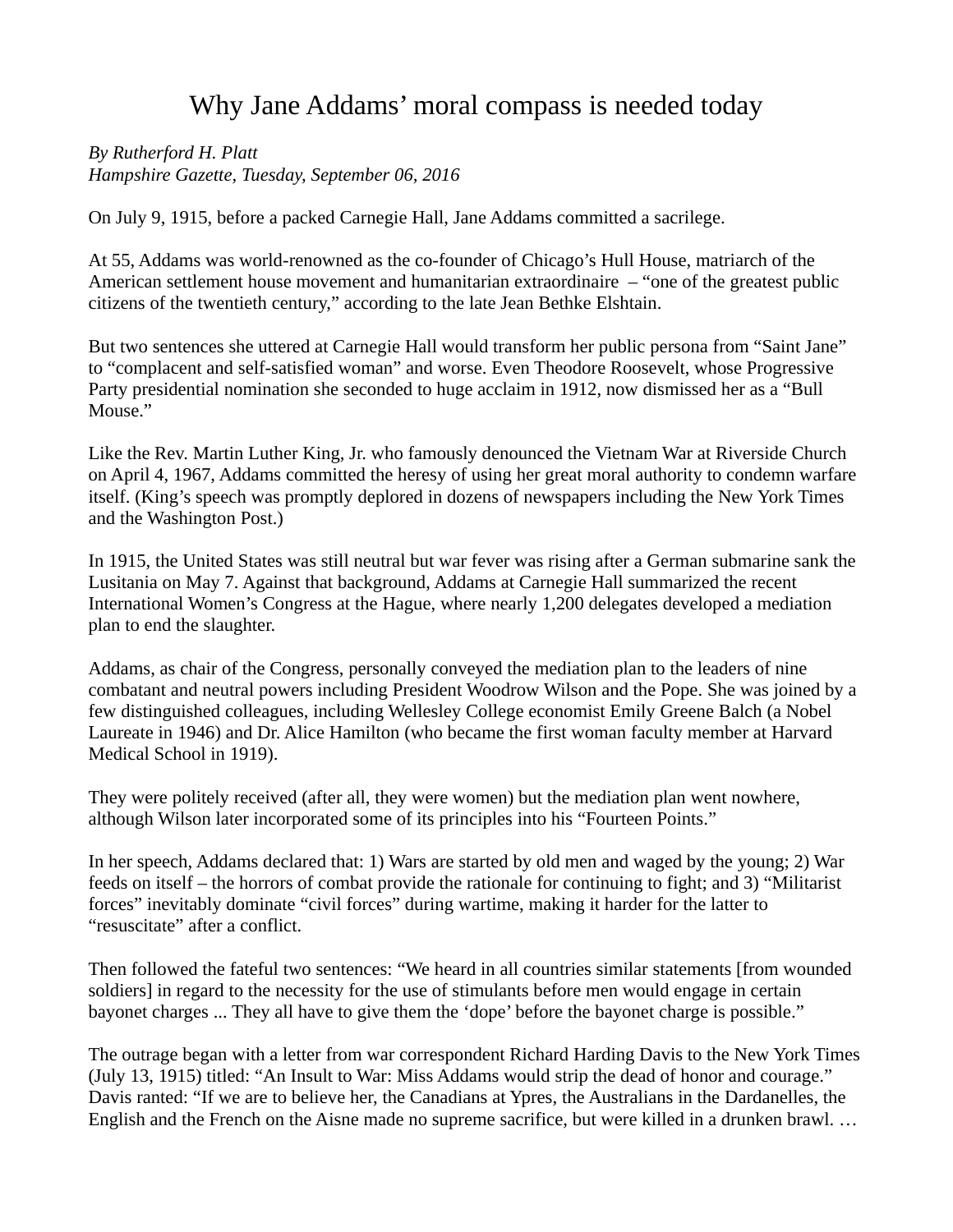But against this insult, flung by a complacent and self-satisfied woman at men who gave their lives for men, I protest."

The Davis protest went viral. As recalled by Addams in her 1930 memoir, "The journalistic attack continued for week after week in every sort of newspaper throughout the country. … It also brought me an enormous number of letters, most of them abusive."

The scorn outlasted the war. The New York Times (Nov. 30, 1918) ridiculed Addams as chair of another women's Congress to be held in Zurich to coincide with the official Paris Peace Conference in 1919. (The Women's International League of Peace and Freedom established at the Zurich Congress with Addams as its first president continues its peace mission today.)

During the reactionary 1920s, pacifists and feminists like Addams were demonized as "the most dangerous women in America" by "anti-Reds" like Attorney General A. Mitchell Palmer and his deputy, J. Edgar Hoover.

Despite age and poor health, Addams's reputation recovered in the late 1920s. Her personal influence was augmented by a generation of social activists associated with Hull House like Ellen Gates Starr, Florence Kelley, Julia Lathrop, Alice Hamilton, Edith and Grace Abbott, Ida B. Wells, Graham Taylor, Frances Perkins and Lillian Wald.

In 1931, Addams was the first American woman to be awarded the Nobel Peace Prize (shared with Nicholas Murray Butler). Hull House was well represented in the New Deal by such Addams disciples as Frances Perkins, Harold Ickes, and Rex Tugwell. Eleanor Roosevelt, a former settlement house worker and friend of Addams, assumed her leadership on civil rights and international peace.

Shortly before she died on May 21, 1935, President Franklin D. Roosevelt said that Addams "understands more about the real people of the United States than anybody else does." Walter Lippmann in his eulogy recalled her "blend of sympathy with distinction, of common humanity with a noble style [representing] the mystic promise of the American democracy. It is the quality which reached its highest expression in Lincoln."

Today, Jane Addams is no longer a household name, except for motorists stuck on the Addams Tollway in Illinois. She was not listed among the 15 women finalists nominated to replace Andrew Jackson on the \$20 bill. No PBS documentary has yet explored her life and legacies.

She would certainly not want to be remembered as "Saint Jane" – she has her Nobel and her tollway. What she would expect is for the story of Hull House and its heritage to inspire a new generation of Janes to join her (and her counterparts today like Frances Crowe of Northampton) to join the ongoing fight for social and economic justice and a more peaceful world.

The Addams moral compass is desperately needed in this age of Trumpism.

But there are hopeful echoes of her unflagging faith in democracy and human goodness. How she would have beamed with approval at President Obama's soaring eulogy on June 26, 2015, for the Rev. Clementa Pinckney and eight others slain at the Mother Emanuel A.M.E. Church in Charleston.